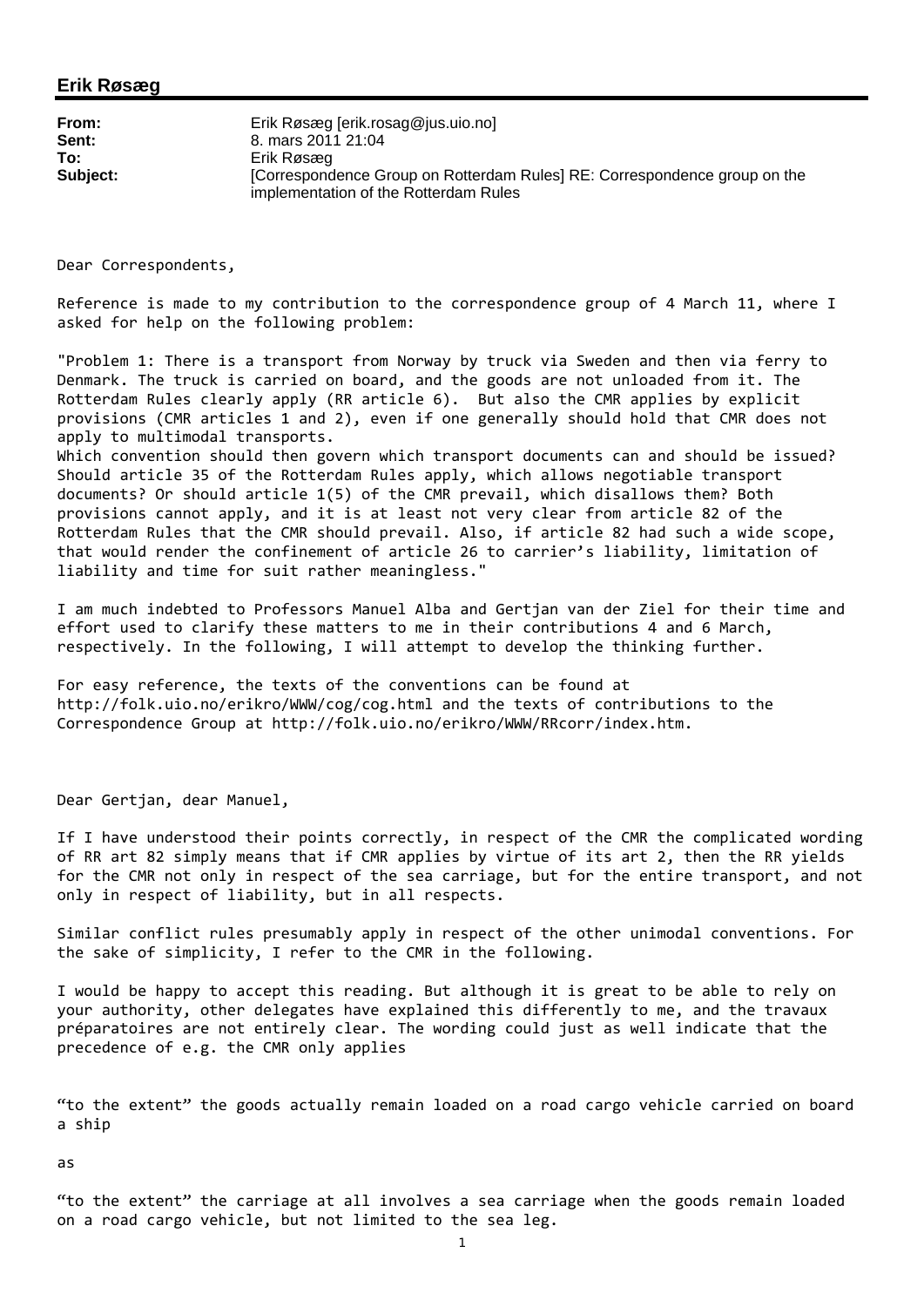Indeed, under RR art 82 a) the former, narrower, type of reading is perhaps obvious, as the Montreal convention generally only applies during the air carriage itself. So how can I persuade others that the other, wider reading is the correct one?

One additional point in this respect: The reference in RR art 82 to "liability of the carrier for loss of or damage to the goods" is perhaps an indication that it was carrier's liability, and not e.g. documentation, the draftsmen had in mind. In this way, the words are a support for the narrower reading. However, the quoted words could also arguably be remarkably insignificant.

Your reading would imply that the RR would not apply in conflict with CMR when trucks are carried from Norway to the Continent on ferries without unloading. The impact of the RR in this respect would be minimal; perhaps mainly that CMR art 2 would refer to the liability regime of the RR in respect of on board damage.

The RR would, on the other hand, apply to truck and sea combinations when the goods do not remain on the truck on board. It is only in these situations RR art 26 will apply, sometimes making the CMR liability system (etc.) to some extent applicable on the land leg.

When drafting implementation legislation, one would have to address some issues on the basis of your reading:

First, one must clarify what it means that nothing in the RR convention "affects the application" of the CMR in the CMR art 2 situations. You both maintain that the RR do not apply at all (presumably unless the CMR explicitly refer to them, as in art 2), as opposed to the result where the RR supplement the CMR when not in conflict with it. I cannot see why this follows from the wording, but I have no objections to the result. But does this result follow clearly from the travaux préparatoires?

Second, national law must advise courts that they shall only consider the CMR applicable on multi‐modal transports when CMR art 2 applies. If they are left free to construe the CMR otherwise, conflicts may arise, as RR art 82 only resolves conflicts in the art 2 cases, assuming that the CMR will be construed so that conflicts will not arise in other cases. Luckily, there is no problem in Norway that courts can be instructed in such matters (by an act of Parliament), as we have a dualistic system of international public law.

Thirdly, the distinction between the CMR art 2 situations and the non‐CMR art 2 situations must be made operational. When documents are issued, one must know whether the CMR or the RR apply. After the completion of the transport this is easy, as one can see whether the criteria in CMR art 2/ RR art 82 are satisfied by ascertaining whether the goods in fact remained unloaded from the truck during the sea carriage. But the parties would need advice on how to handle this if documents are to be issued before one knows whether or not there will be a sea leg without unloading. Which convention would in that case apply? And what will happen if they make the choice under the wrong assumptions?

 $\mathcal{L}_{\mathcal{L}}$ 

I am afraid I already have addressed too many issues, and have to postpone my comments on the interesting additional point raised by Manuel till later. I am, however, confident that one can find satisfactory solutions to all issues necessary to resolve in order to implement the Rotterdam Rules.

Best regards, Erik

‐‐

++++++++++++++++++++++++++++++++++++++++++++++++++++++++++ Professor Erik Røsæg (Rosaeg) Scandinavian Institute of Maritime Law